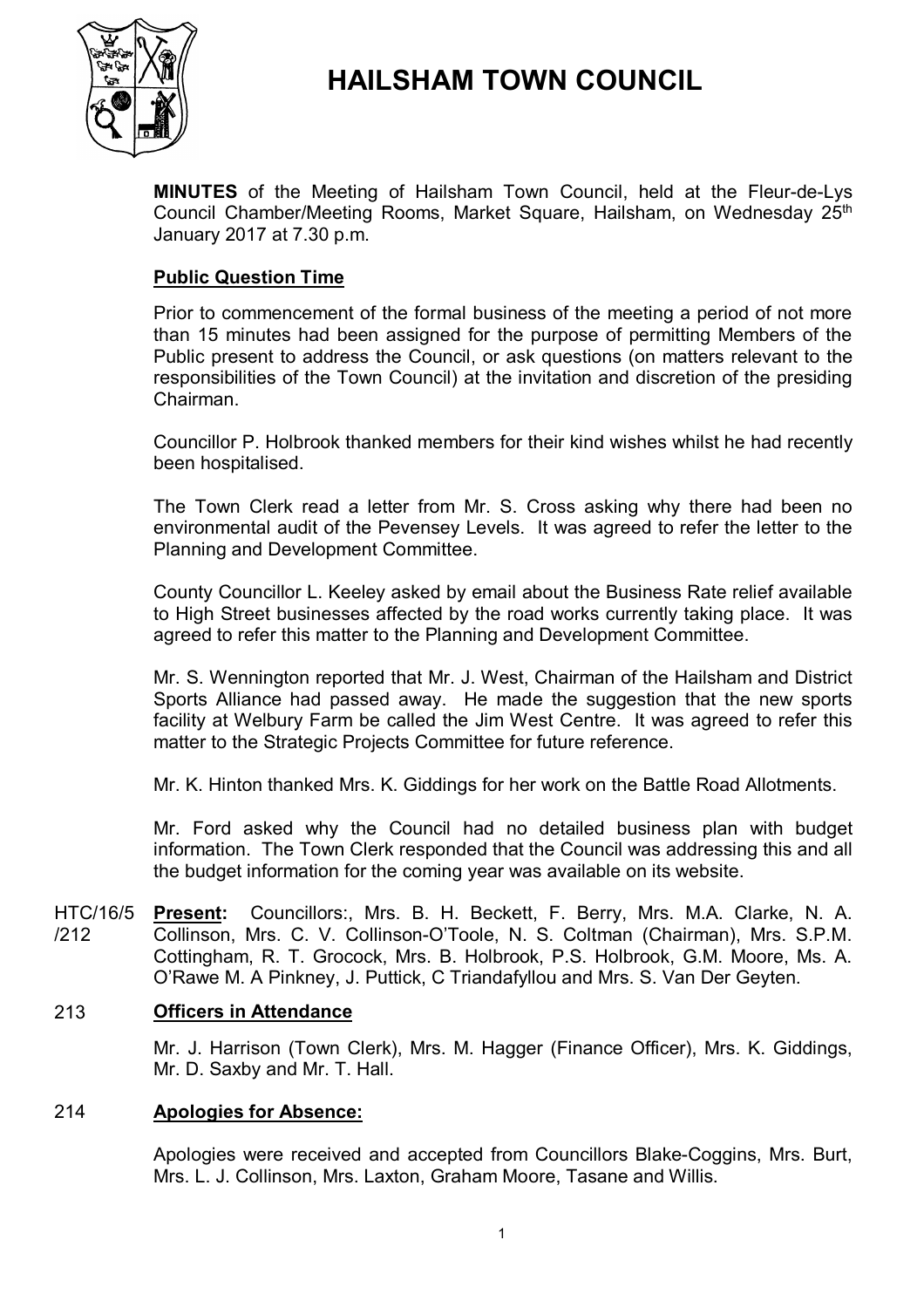# 215 **Declarations of Interest**

None received.

# 216 **Confirmation of Minutes**

**RESOLVED** that the Minutes and Reports of the meeting of Hailsham Town Council held on 23<sup>rd</sup> November 2016 (Ref HTC/16/3/190-211), as printed and circulated, may be taken as read, confirmed as a correct record, and signed by the Chairman.

# 217 **Committee Reports**

**RESOLVED** to receive and note the minutes from the following Committee minutes**.**

A. Communities Committee Meetings (5<sup>th</sup> December 2016 and 16<sup>th</sup> January 2017).

B. Planning & Development Committee Meetings (15<sup>th</sup> November 2016, 20<sup>th</sup> December 2016 and 10<sup>th</sup> January 2017).

C. Finance, Budget and Resources Committee Meeting (15<sup>th</sup> December 2016 and  $10<sup>th</sup>$  January 2017).

D. Strategic Projects Committee Meeting (14<sup>th</sup> December 2016).

# **Committee Recommendations**

218 Finance, Budget and Resources Committee:  $15<sup>th</sup>$  December 2016 – Accounts and Audit – Budget for 2017-2018 (minute ref: FBR/16/5/77)

To be addressed as a separate agenda item.

219 Finance, Budget and Resources Committee:  $15<sup>th</sup>$  December 2016 – Finance Assistant (minute ref: FBR/16/5/79)

To be addressed as a separate agenda item.

220 Finance, Budget and Resources Committee:  $18<sup>th</sup>$  January 2017 – Financial **Regulations** 

To be addressed as a separate agenda item.

# **Assets Review Sub-Committee**

221 Public Open Space Land

To be addressed as a separate agenda item.

Hailsham Active

222.1 Councillor P. Holbrook stated that if an area of the Country Park was to be used for sports the car park would need to be enlarged.

> The Chairman stated that Hailsham Active is aware of this and would be coming back to the Council with its recommendations.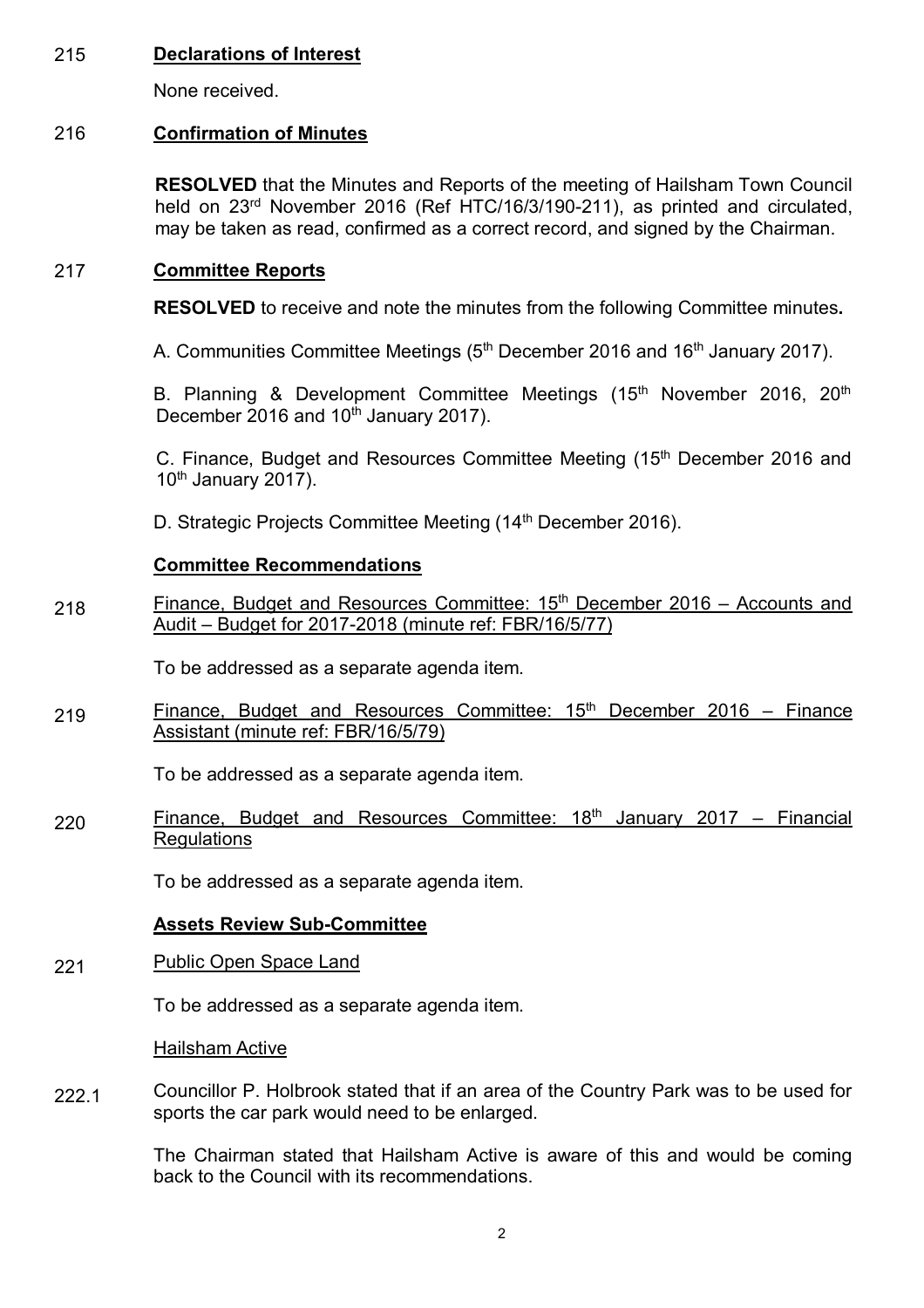222.2 **RESOLVED** to approach Hailsham Active to discuss possible uses for the field in the Country Park for sport.

That the Committee has an additional meeting to consider potential revenue streams

223 **RESOLVED** to hold an additional meeting of the Assets Review Sub-Committee to explore potential revenue streams for the Council.

### **Confidential Business**

224 **RESOLVED** that due to the special and confidential nature of the business about to be transacted, and possible disclosure of personal or legal information not in the public interest at the present time, the following items of business be transacted following the temporary exclusion of members of the Public and Press, in accordance with the Council's Standing Orders No. 1E.

### 8 Land at Grovelands Barn

9 Finance, Budget and Resources Committee: 15<sup>th</sup> December 2016 – Finance Assistant – (Minute reference FBR/16/5/79)

The reasons for exclusion are

Terms of tenders, and proposals, and counter-proposals in negotiations for contracts (Agenda Item 8)

Engagement, terms of service (Agenda Item 9)

### **Land at Groveland Barn**

- 225.1 The Chairman invited Mr. N Parrish of Wightman and Parrish to address the meeting on the issue of the company's requirements to expand and relocate the scout hut and potential solutions.
- 225.2 **RESOLVED** to agree to the proposal in principal subject to necessary legal planning agreements being in place

# **Finance, Budget and Resources Committee: 15th December 2016 – Finance Assistant (Minute Ref: FBR18/5/79)**

- 226.1 Members were asked to consider the recommendations of this Committee in respect to the finance team and the current staff structure.
- 226.2 **RESOLVED** to accept the recommendations of the Finance, Budget and Resources Committee that:
	- a) the Finance Officer post becomes full-time
	- b) the Business Enterprise Assistant role is offered to the Receptionist/Administrative Assistant, and
	- c) Support is given to the Finance Officer to the Administrative Assistant.
- 227 **RESOLVED** to return to non-confidential business.

# **Precept 2017-18**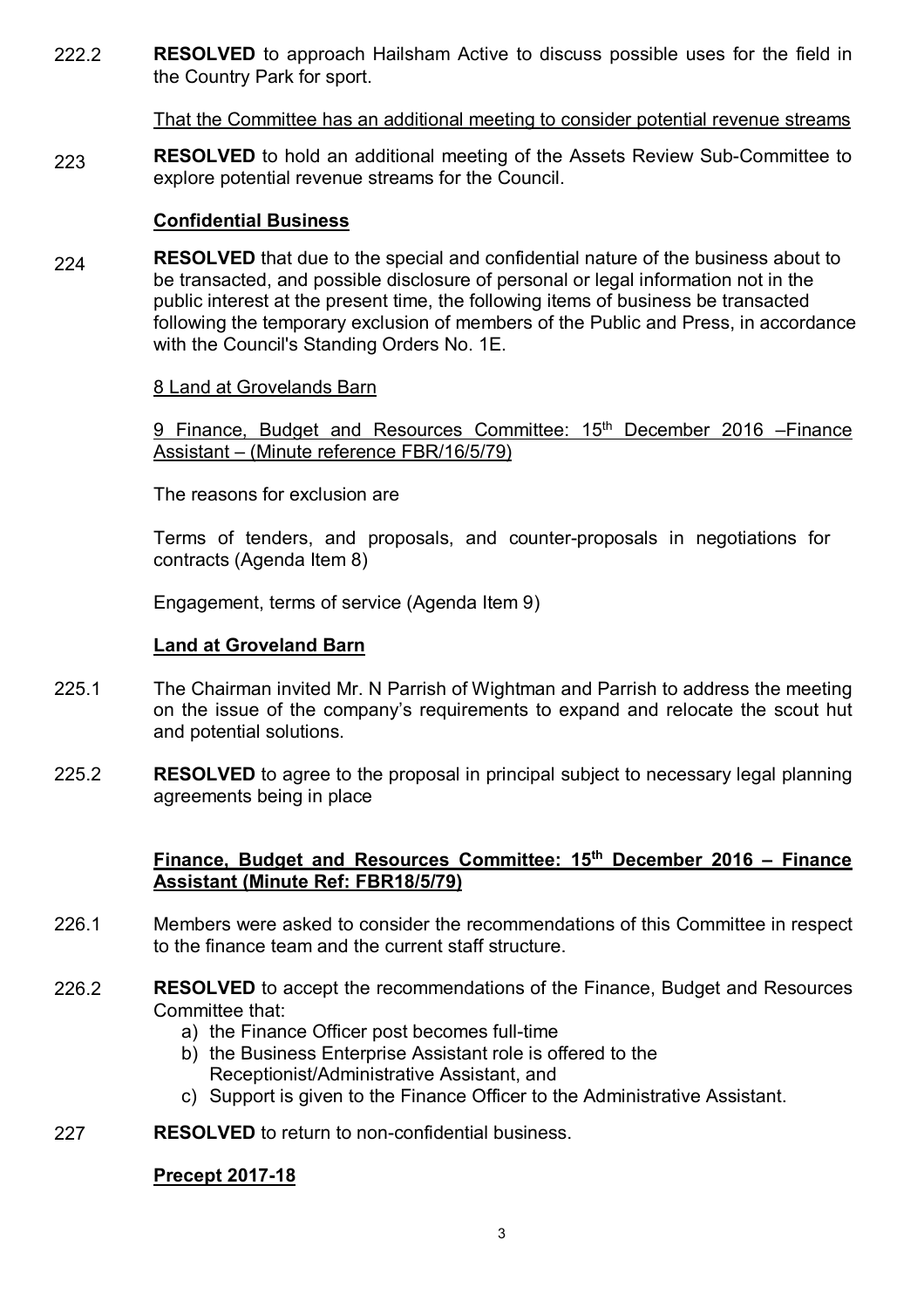228.1 The Chairman of the Finance, Budget and Resources Committee (Councillor Triandafyllou) proposed that the precept for 2017/18 be increased by 4 per cent. This equated to an increase of £4.87 per household, per year in order to meet increasing costs and a reducing grant from Wealden District Council

#### 228.2 **RESOLVED** to:

a) approve the budget of £948,818, and to increase the Hailsham Town Council part of the council tax by 4% from £121.66 to £126.53 as set out in the officers' report circulated with the agenda and as Appendix HTC/16/6/\*\*\* to these minutes.

b) that Wealden District Council is requisitioned for a precept of £910,485.00 for the financial year 2017/2018. This represents a 4% increase in the Band D Tax Rate.

228.3 Councillors Berry, Mrs. Clarke, Mrs. B. Holbrook and P. Holbrook requested that their opposition to the resolution be recorded.

# 229 **Formal Complaint**

**RESOLVED** to note the receipt of a formal complaint made to the Council regarding disabled access to the snow globe at the Christmas market and the outcome of the Complaints Panel, which had not upheld the complaint.

# 230 **Finance, Budget and Resources Committee Recommendation (Assets Review Committee) Public Open Space**

**RESOLVED** to approach Wealden District Council on the viability of allowing parcels of Hailsham Town Council owned land to be used for development in Solway, Cameron Close and the south side of Factory Lane and to report back to Council.

# **Neighbourhood Plan Committee**

#### 231.1 **RESOLVED** to:

a) note the minutes of the Neighbourhood Plan Committee Meetings (24<sup>th</sup> November and 12th December 2016)

b) approve the Neighbourhood Plan Committee's delegated authority up to the next Town Council meeting.

- 231.2 c) **RESOLVED** that the Council appoints a working group comprising councillors sitting on the Neighbourhood Planning Committee to draw up its response to the Wealden Local Plan; and to bring it back to the full Council for agreement
- 231.3 d) **RESOLVED** that all CIL money received by Hailsham Town Council is ring fenced for use on projects approved by Council.

# **Hailsham Area Action Plan**

232.1 The Chairman stated that the Hailsham Area Action Plan had been expanded to take in the parishes of Arlington and Polegate, and would be looking at transport issues and would become the South Wealden Plan, as a section of the Wealden Local Plan.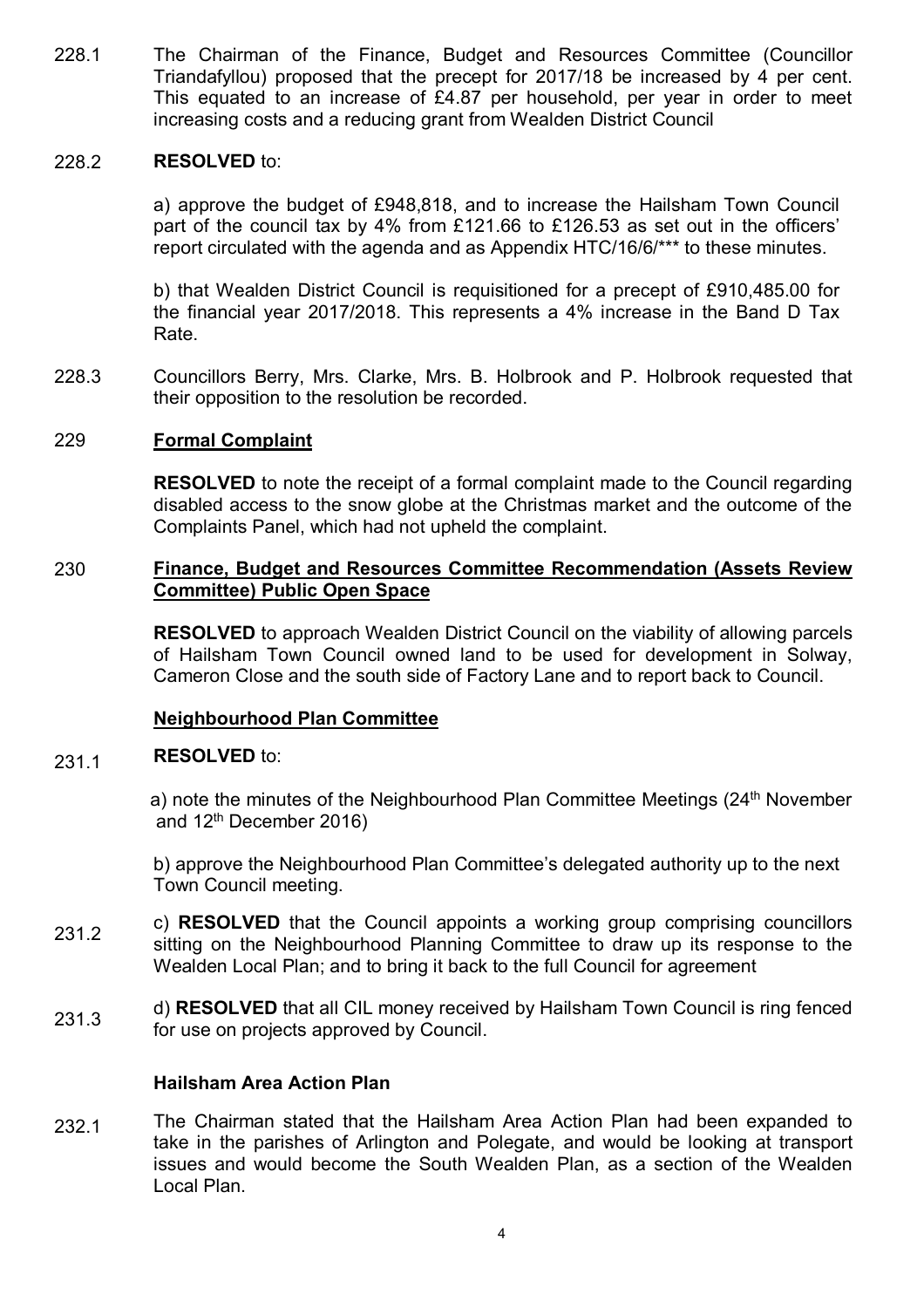232.2 **RESOLVED** to note the notes and accompanying documents from the Hailsham Area Action Plan meeting held on 13<sup>th</sup> December 2016.

# **Financial Regulations**

- 233.1 The Town Clerk explained that the recommendation of the Finance, Budget and Resources Committee brought the Council into line with the latest NALC version. It was also the recommendation of the Internal Auditor.
- 233.2 **RESOLVED** to adopt the updated Financial Regulations as recommended by the Finance, Budget and Resources Committee at its meeting on 15<sup>th</sup> January 2017.

# **Report of the Independent Wealden Parish Remuneration Panel 2017/18**

- 234.1 **RESOLVED** to accept the recent report and recommendations of the Wealden Parish Remuneration Panel at Level 3 – Basic Allowance of £1,236 and Chairman's Allowance of £1,706 per annum.
- 234.2 Councillors Grocock and Mrs. Van Der Geyten asked that their opposition to the resolution be recorded.

# **Civil Parking Enforcement/Decriminalisation of Parking in Hailsham**

- 235.1 Members were asked to consider the issues and options regarding civil parking enforcement and the decriminalisation of parking enforcement in Hailsham and Wealden. Considerations included confirmation from the police had confirmed that they would not prioritise parking issues, would East Sussex County Council or Wealden District Council move to parking enforcement across the district and the cost of administration.
- 235.2 **RESOLVED** to refer this item to the Strategic Projects Committee to consider and come back to Council with recommendations.

# **New Allotment Site**

- 236.1 Members were asked to further consider issues with the new allotment site at Battle Road in light of the response received from developers who had issued a report stating that further checks on the site were very difficult.
- 236.2 **RESOLVED** that the Council takes over responsibility and management for the allotment site in Battle Road; and to enter into a formal agreement with all new allotment holders that they must report to the Council immediately any sign of Himalayan Balsam Weed.

# **Councillor's Questions/Information Forum**

#### 237 Delivery of Agendas and Reports

Councillors Berry, Mrs. B. Holbrook and P. Holbrook said they were concerned about late arrival of the Town Council agenda and reports for this meeting.

The Town Clerk said that the agenda was issued in accordance with Standing Orders and that the majority of the reports were emailed to members on the Friday before the meeting and two others on the Monday.